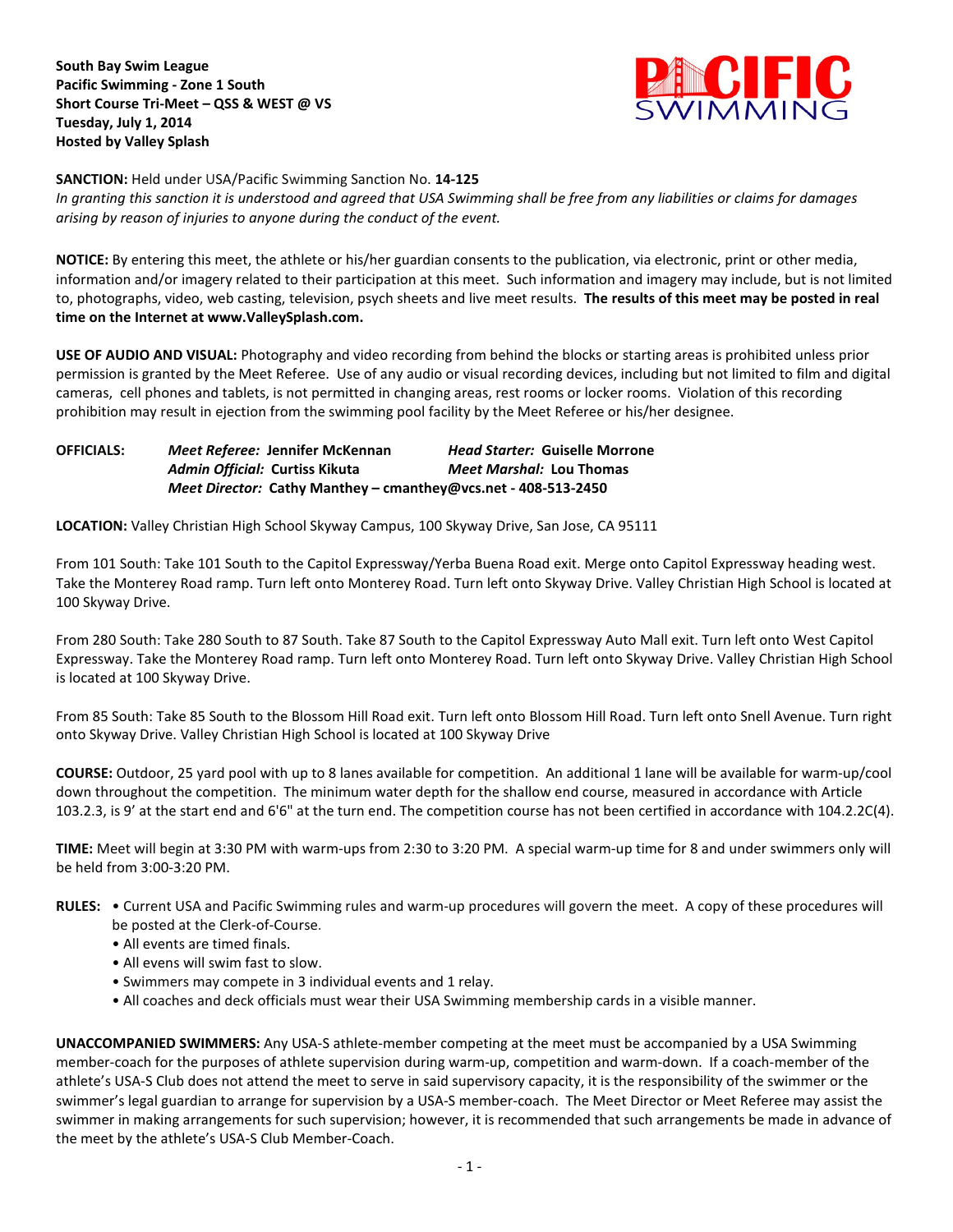**RACING STARTS:** Swimmers must be certified by a USA-S member-coach as being proficient in performing a racing start, or must start the race in the water. It is the responsibility of the swimmer or the swimmer's legal guardian to ensure compliance with this requirement.

**RESTRICTIONS:** • Smoking and the use of other tobacco products is prohibited on the pool deck, in the locker rooms, in spectator

- seating, on standing areas and in all areas used by swimmers, during the meet and during warm-up periods.
- Sale and use of alcoholic beverages is prohibited in all areas of the meet venue.
- No glass containers are allowed in the meet venue.
- No propane heater is permitted except for snack bar/meet operations.
- All shelters must be properly secured.

• Except where venue facilities require otherwise, changing into or out of swimsuits other than in locker rooms or other designated areas is not appropriate and is strongly discouraged.

• Only coaches EZ-Ups will be allowed on the pool deck.

**ELIGIBILITY:** • Swimmers must be current members of USA-S and enter their name and registration number on the meet entry card as they are shown on their Registration Card. If this is not done, it may be difficult to match the swimmer with the registration and times database. The meet host will check all swimmer registrations against the SWIMS database and if not found to be registered, the Meet Director shall accept the registration at the meet (a \$10 surcharge will be added to the regular registration fee). Duplicate registrations will be refunded by mail.

• Entries with "NO TIME" will be accepted.

• Disabled swimmers are welcome to attend this meet and should contact the Meet Director or Meet Referee regarding and special accommodations on entry times and seeding per Pacific Swimming policy.

• Swimmers 19 years of age and over may compete in the meet for time only, no awards.

**ENTRY FEES:** There is NO entry fee for SBSL Dual Meets and Tri-Meets.

**ENTRIES:** Coaches will enter swimmers via the Hy-Tek entry system by Wednesday, June 25 at 11:59PM. Each team will send the entry file to Nik Kikuta a[t nkikuta@att.net.](mailto:nkikuta@att.net)

**RELAYS**: There will be 100 free relay for 12 and under swimmers and 200 free relay for 13 and up swimmers

**CHECK-IN:** The meet will be pre-seeded. There will be no check in.

**SCRATCHES:** There is NO penalty for a swimmer entered in this meet that misses one of his/her events.

**AWARDS:** None.

**SCORING:** There will be no scoring at this meet.

**ADMISSION:** Free.

**REFRESHMENTS:** Water jugs will be placed on the pool deck for swimmers and officials.

**TIMERS:** Participating teams will be responsible for providing timers.

**MISCELLANEOUS:** No overnight parking is allowed. Facilities will not be provided after meet hours.

## **EVENT SUMMARY:**

| Tuesday, July 1 |                |                |  |
|-----------------|----------------|----------------|--|
| 10&Under        | 11-12          | 13&Over        |  |
| 100 Free Relay  |                | 200 Free Relay |  |
| 50 Back         | 100 Back       | 100 Back       |  |
| 50 Breast       | 100 Breast     | 100 Breast     |  |
| <b>50 Fly</b>   | <b>100 Fly</b> | <b>100 Flv</b> |  |
| 50 Free         | 100 Free       | 100 Free       |  |